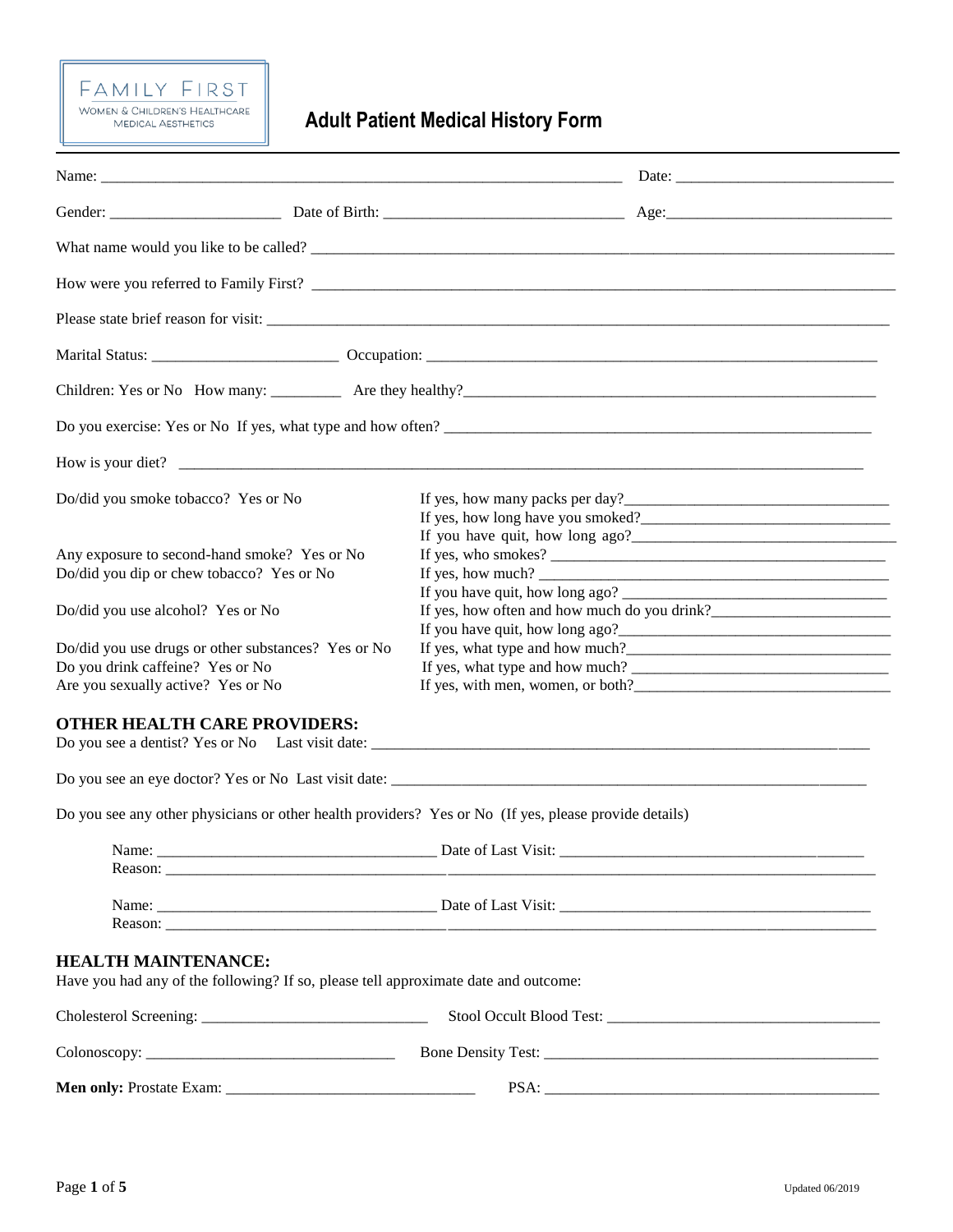

#### **MEDICAL HISTORY**

#### **CURRENT DISEASES (e.g. high blood pressure, diabetes, asthma, high cholesterol, thyroid disease, etc.):**

| <b>Disease</b> | <b>First Diagnosed (Month/Year)</b> | <b>Treated By (Specialist's Name)</b> |
|----------------|-------------------------------------|---------------------------------------|
|                |                                     |                                       |
|                |                                     |                                       |
|                |                                     |                                       |
|                |                                     |                                       |

### **PAST DISEASES OR SERIOUS ILLNESSES:**

| <b>Disease/Illness</b> | Date Resolved (Month/Year) | <b>Treated By (Specialist's Name)</b> |
|------------------------|----------------------------|---------------------------------------|
|                        |                            |                                       |
|                        |                            |                                       |
|                        |                            |                                       |
|                        |                            |                                       |

#### **SURGERIES:**

| Surgery | <b>Reason for the Surgery</b> | Date of Surgery (month/year) |
|---------|-------------------------------|------------------------------|
|         |                               |                              |
|         |                               |                              |
|         |                               |                              |
|         |                               |                              |

## **ALLERGIES OR ADVERSE DRUG REACTIONS?**

| <b>Medication</b><br>$ -$<br><b>Name</b> | m<br>Keaction<br>∣`vne ot | When |
|------------------------------------------|---------------------------|------|
|                                          |                           |      |
|                                          |                           |      |

#### **MEDICATIONS:**

| <b>Name</b> | <b>Strength and Dose</b> | How often taken |
|-------------|--------------------------|-----------------|
|             |                          |                 |
|             |                          |                 |
|             |                          |                 |
|             |                          |                 |
|             |                          |                 |
|             |                          |                 |
|             |                          |                 |
|             |                          |                 |

## **NON-PRESCRIPTION**: (over-the-counter medications) such as aspirin, ibuprofen, vitamins, laxatives, supplements, etc.)

| <b>Name</b> | <b>Strength and Dose</b> | <b>How often taken</b> |
|-------------|--------------------------|------------------------|
|             |                          |                        |
|             |                          |                        |
|             |                          |                        |
|             |                          |                        |
|             |                          |                        |
|             |                          |                        |

## **HERBAL PREPARATIONS or HOMEOPATHIC REMEDIES:**

| <b>Name</b> | <b>Strength and Dose</b> | How often taken |
|-------------|--------------------------|-----------------|
|             |                          |                 |
|             |                          |                 |
|             |                          |                 |
|             |                          |                 |
|             |                          |                 |
|             |                          |                 |
|             |                          |                 |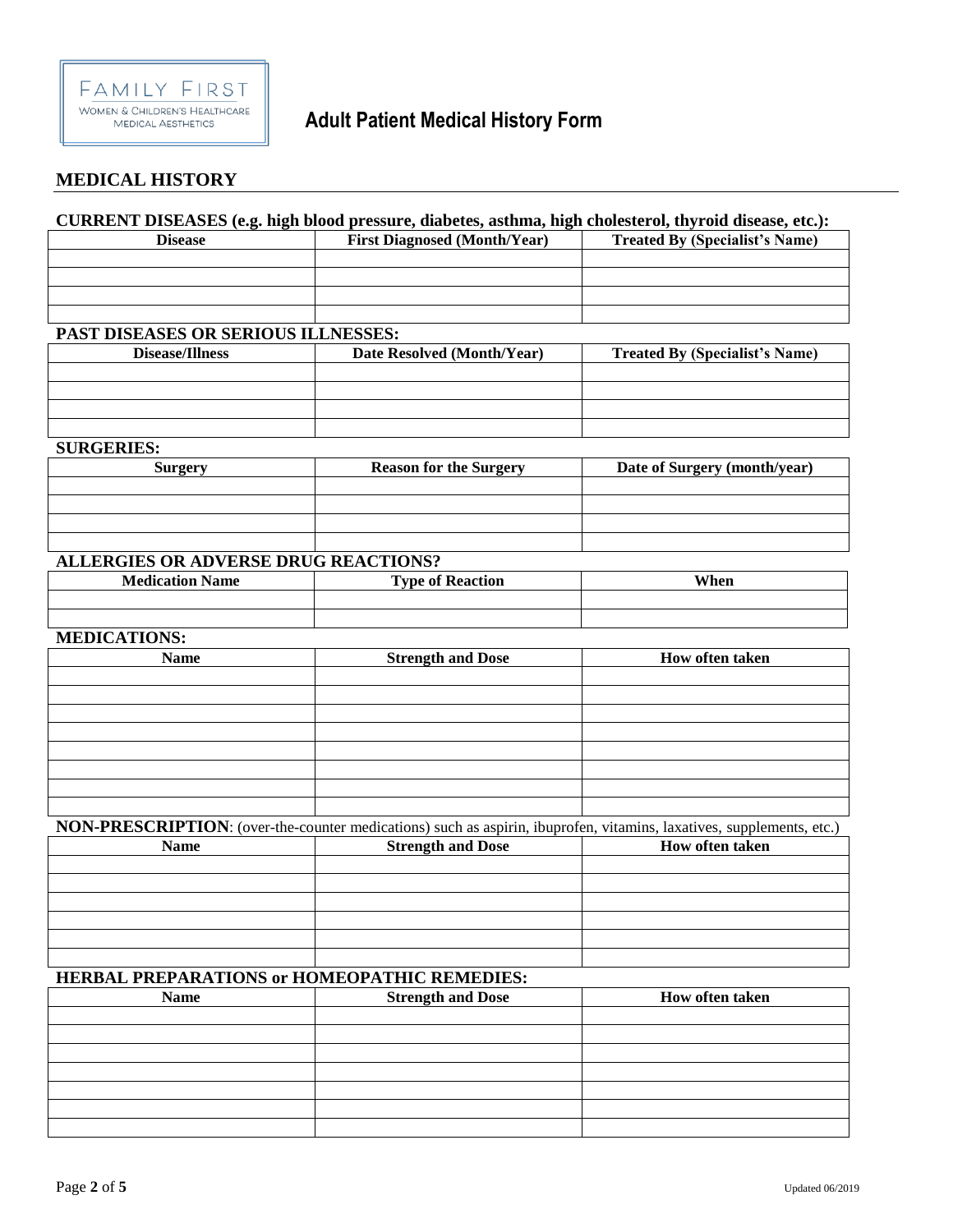

## **Adult Patient Medical History Form**

#### **FAMILY HISTORY:**

#### Have any of your immediate family members had any of the following conditions?

| <b>Illness/Condition</b>    | Yes | No | <b>Relationship to</b> | <b>Illness/Condition</b> | Yes | $\bf No$ | <b>Relationship to</b> |
|-----------------------------|-----|----|------------------------|--------------------------|-----|----------|------------------------|
|                             |     |    | <b>Patient</b>         |                          |     |          | <b>Patient</b>         |
| Cancer                      |     |    |                        | Thyroid disease          |     |          |                        |
| Heart disease/heart attack  |     |    |                        | Depression/anxiety       |     |          |                        |
| <b>Stroke</b>               |     |    |                        | Mental illness           |     |          |                        |
| High blood pressure         |     |    |                        | Autoimmune disease       |     |          |                        |
| High cholesterol            |     |    |                        | Other: (please list)     |     |          |                        |
| <b>Diabetes</b>             |     |    |                        |                          |     |          |                        |
| Sudden death before age 60? |     |    |                        |                          |     |          |                        |

#### **ADULT IMMUNIZATION HISTORY: (received at age 18 or older)**

| Pneumovax (Pneumococcal)       | No          | Yes. | Date: |
|--------------------------------|-------------|------|-------|
| Tetanus/Pertussis (DT or TDaP) | No          | Yes  | Date: |
| Influenza                      | No results. | Yes  | Date: |
| Zostavax (Shingles)            | No          | Yes  | Date: |
| Gardasil (HPV)                 | No          | Yes. | Date: |
| Menactra (Meningitis)          | No          | Yes  | Date: |
| Hepatitis B                    | No          | Yes  | Date: |
| Hepatitis A                    | No r        | Yes. | Date: |
| Other                          |             |      |       |

Did you receive childhood immunizations? **YES or NO**

#### **REVIEW OF SYSTEMS (Symptoms within the last week):**

| <b>General</b>                    | Yes | N <sub>0</sub> | If yes, explain and give date symptoms first started |
|-----------------------------------|-----|----------------|------------------------------------------------------|
| Fever or Chills                   |     |                |                                                      |
| <b>Sweats</b>                     |     |                |                                                      |
| Weight Change                     |     |                |                                                      |
| <b>Excessive Fatigue</b>          |     |                |                                                      |
| Psychological                     |     |                |                                                      |
| Anxiety                           |     |                |                                                      |
| Depression                        |     |                |                                                      |
| <b>Attention Deficit Disorder</b> |     |                |                                                      |
| Other                             |     |                |                                                      |
| Neurological                      |     |                |                                                      |
| <b>Memory Changes</b>             |     |                |                                                      |
| Dizziness/Fainting                |     |                |                                                      |
| <b>Blurred Vision</b>             |     |                |                                                      |
| Numbness/Tingling                 |     |                |                                                      |
| Headache                          |     |                |                                                      |
| Head & Neck                       |     |                |                                                      |
| <b>Seasonal Allergies</b>         |     |                |                                                      |
| <b>Sinus Congestion</b>           |     |                |                                                      |
| Nose Bleeds                       |     |                |                                                      |
| Problems Swallowing               |     |                |                                                      |
| Lesions in Mouth                  |     |                |                                                      |
| Sore Throat                       |     |                |                                                      |
| <b>Hearing Loss</b>               |     |                |                                                      |
| <b>Vision Changes</b>             |     |                |                                                      |
|                                   |     |                |                                                      |
|                                   |     |                |                                                      |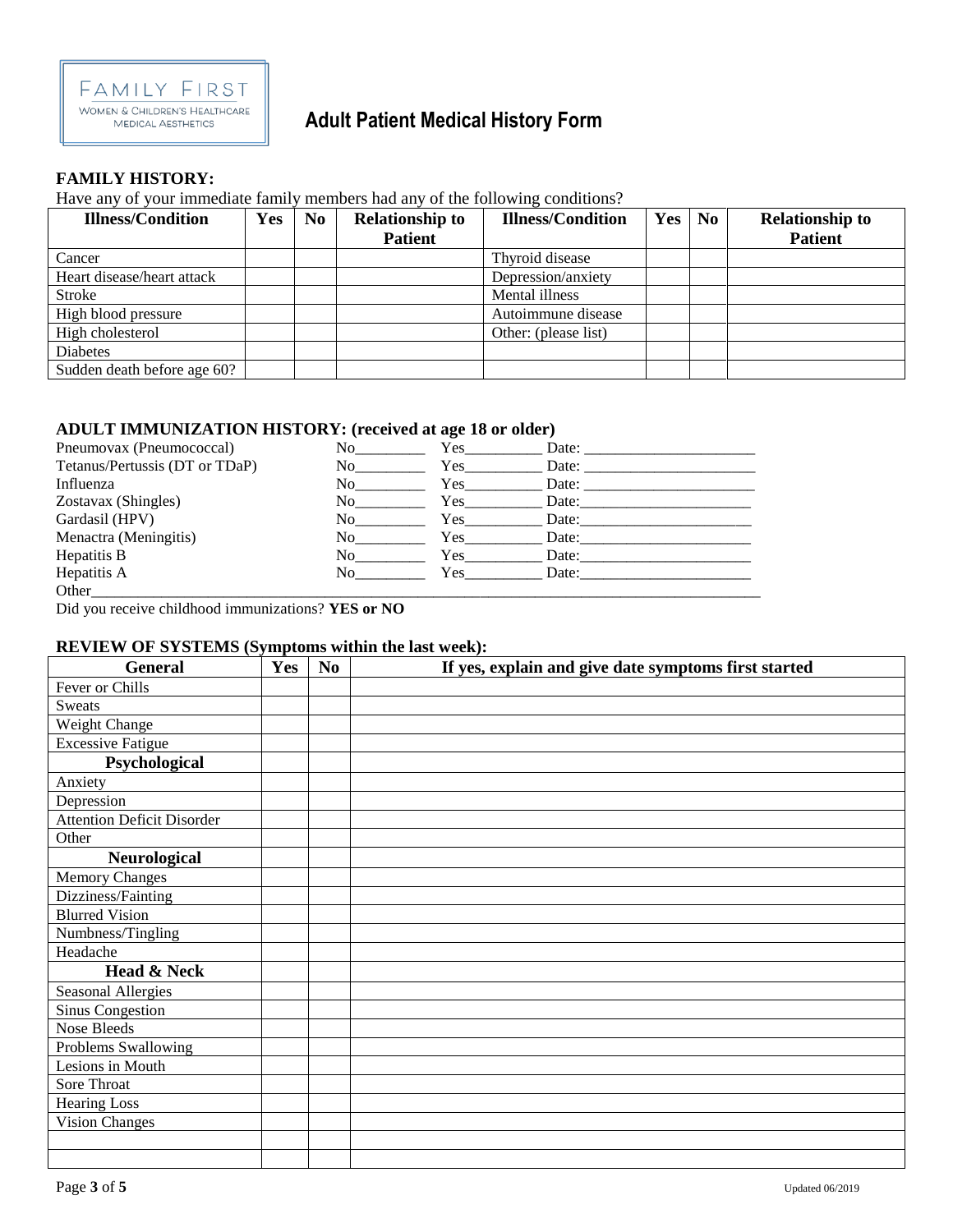

## **Adult Patient Medical History Form**

| <b>REVIEW OF SYSTEMS</b> continued |  |
|------------------------------------|--|
|                                    |  |
| Cardiovascular                     |  |
| Leg Pain or Swelling               |  |
| Palpitations                       |  |
| <b>Chest Pain</b>                  |  |
| <b>High Blood Pressure</b>         |  |
| <b>Abnormal EKG</b>                |  |
| <b>Respiratory</b>                 |  |
| Wheezing                           |  |
| <b>Shortness of Breath</b>         |  |
| Cough                              |  |
| Asthma                             |  |
| Emphysema/COPD                     |  |
| <b>Bloody Phlegm</b>               |  |
| Sleep Apnea                        |  |
| <b>Breast</b>                      |  |
| Lumps                              |  |
| Skin Changes                       |  |
| Pain                               |  |
| Nipple Discharge                   |  |
| <b>Gastrointestinal</b>            |  |
| Constipation                       |  |
| Nausea or Vomiting                 |  |
| Reflux or Heartburn                |  |
| Change in Appetite                 |  |
| Abdominal Pain                     |  |
| Diarrhea                           |  |
| <b>Bloody or Black Stools</b>      |  |
| <b>Genitourinary</b>               |  |
| Burning with Urination             |  |
| <b>Blood</b> in Urine              |  |
| Unable to Control Bladder          |  |
| <b>Frequent Urination</b>          |  |
| <b>Recurrent Infections</b>        |  |
| Musculoskeletal                    |  |
| Swelling                           |  |
| Joint or Back Pain                 |  |
| Arthritis                          |  |
| <b>Skin</b>                        |  |
| Open Sore                          |  |
| Changes in Moles                   |  |
| Rashes                             |  |
| <b>Endocrine</b>                   |  |
| Cold Intolerance                   |  |
| Hot Flashes                        |  |
| Diabetes/Elevated Blood Sugar      |  |
| <b>Thyroid Abnormalities</b>       |  |
| Other: fill in blank               |  |
|                                    |  |
|                                    |  |
|                                    |  |